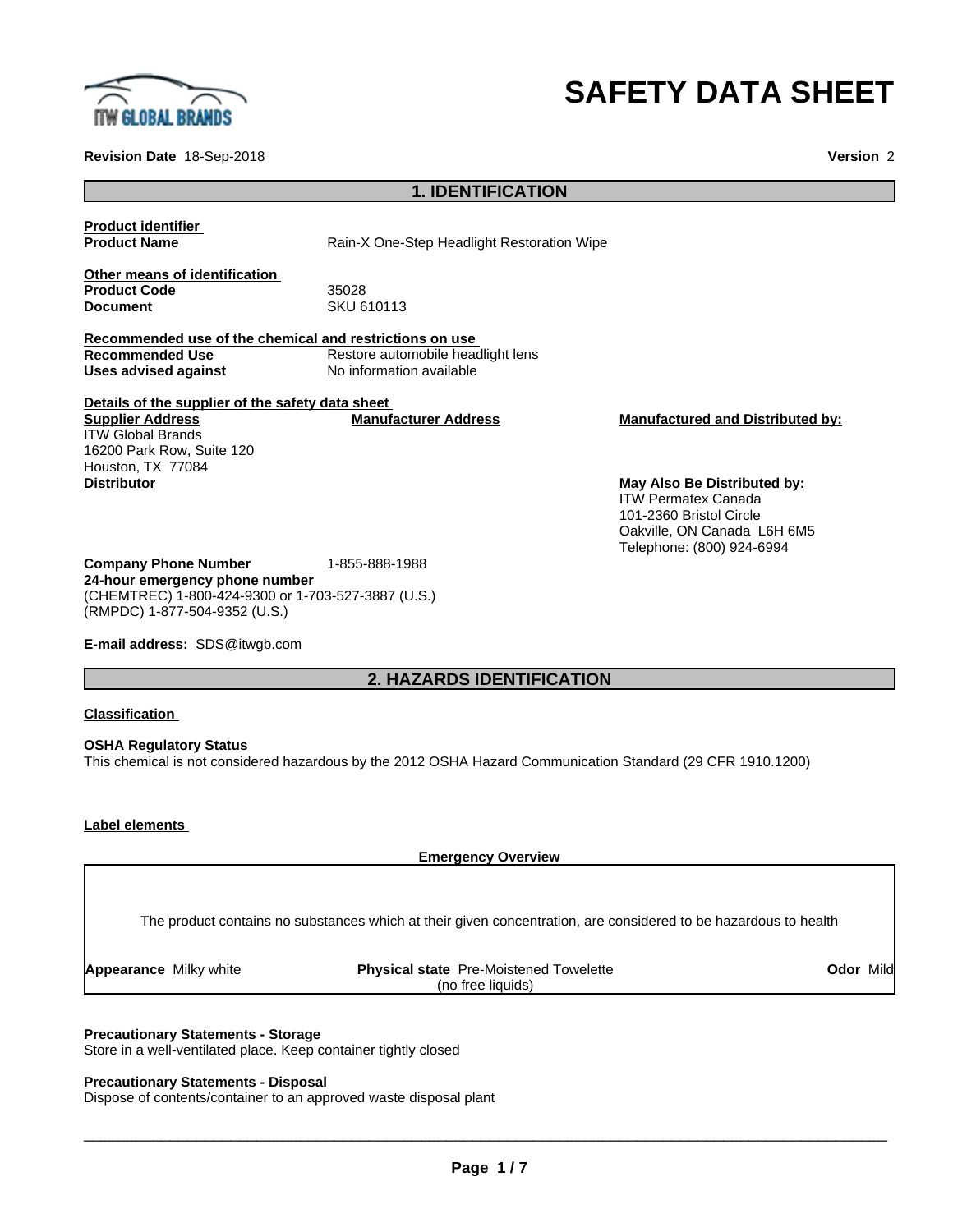#### **Hazards not otherwise classified (HNOC)**

Not applicable

#### **Other Information**

- Not applicable

Unknown acute toxicity 33.4715 % of the mixture consists of ingredient(s) of unknown toxicity

 $\overline{\phantom{a}}$  ,  $\overline{\phantom{a}}$  ,  $\overline{\phantom{a}}$  ,  $\overline{\phantom{a}}$  ,  $\overline{\phantom{a}}$  ,  $\overline{\phantom{a}}$  ,  $\overline{\phantom{a}}$  ,  $\overline{\phantom{a}}$  ,  $\overline{\phantom{a}}$  ,  $\overline{\phantom{a}}$  ,  $\overline{\phantom{a}}$  ,  $\overline{\phantom{a}}$  ,  $\overline{\phantom{a}}$  ,  $\overline{\phantom{a}}$  ,  $\overline{\phantom{a}}$  ,  $\overline{\phantom{a}}$ 

### **3. COMPOSITION/INFORMATION ON INGREDIENTS**

#### **Substance(s)**

| <b>Chemical Name</b>                    | <b>CAS No</b>  | Weight-%  |
|-----------------------------------------|----------------|-----------|
| <b>WATER</b>                            | 7732-18-5      | $30 - 60$ |
| POLYURETHANE RESIN<br><b>DISPERSION</b> | <b>MIXTURE</b> | 15 - 40   |
| DIPROPYLENE GLYCOL                      | 34590-94-8     | $10 - 30$ |
| <b>MONOMETHYL ETHER</b>                 |                |           |

#### **4. FIRST AID MEASURES**

# **Description of first aid measures General advice** Get medical advice/attention if you feel unwell. **Eye contact IF IN EYES: Rinse cautiously with water for several minutes. Remove contact lenses, if** present and easy to do. Continue rinsing. If eye irritation persists: Get medical advice/attention. **Skin contact** IF ON SKIN:. Wash skin with soap and water. If skin irritation persists, call a physician. Take off contaminated clothing and wash before reuse. **Inhalation** IF INHALED: Remove victim to fresh air and keep at rest in a position comfortable for breathing. If symptoms persist, call a physician. **Ingestion IF SWALLOWED:. Do NOT induce vomiting. Never give anything by mouth to an** unconscious person. Call a physician. **Self-protection of the first aider** Ensure that medical personnel are aware of the material(s) involved and take precautions to protect themselves. **Most important symptoms and effects, both acute and delayed Symptoms** See section 2 for more information. **Indication of any immediate medical attention and special treatment needed**

#### **Note to physicians** Treat symptomatically.

# **5. FIRE-FIGHTING MEASURES**

#### **Suitable extinguishing media**

Carbon dioxide (CO2), Dry chemical, Foam

#### **Unsuitable extinguishing media** None

#### **Specific hazards arising from the chemical** None in particular.

#### **Explosion data**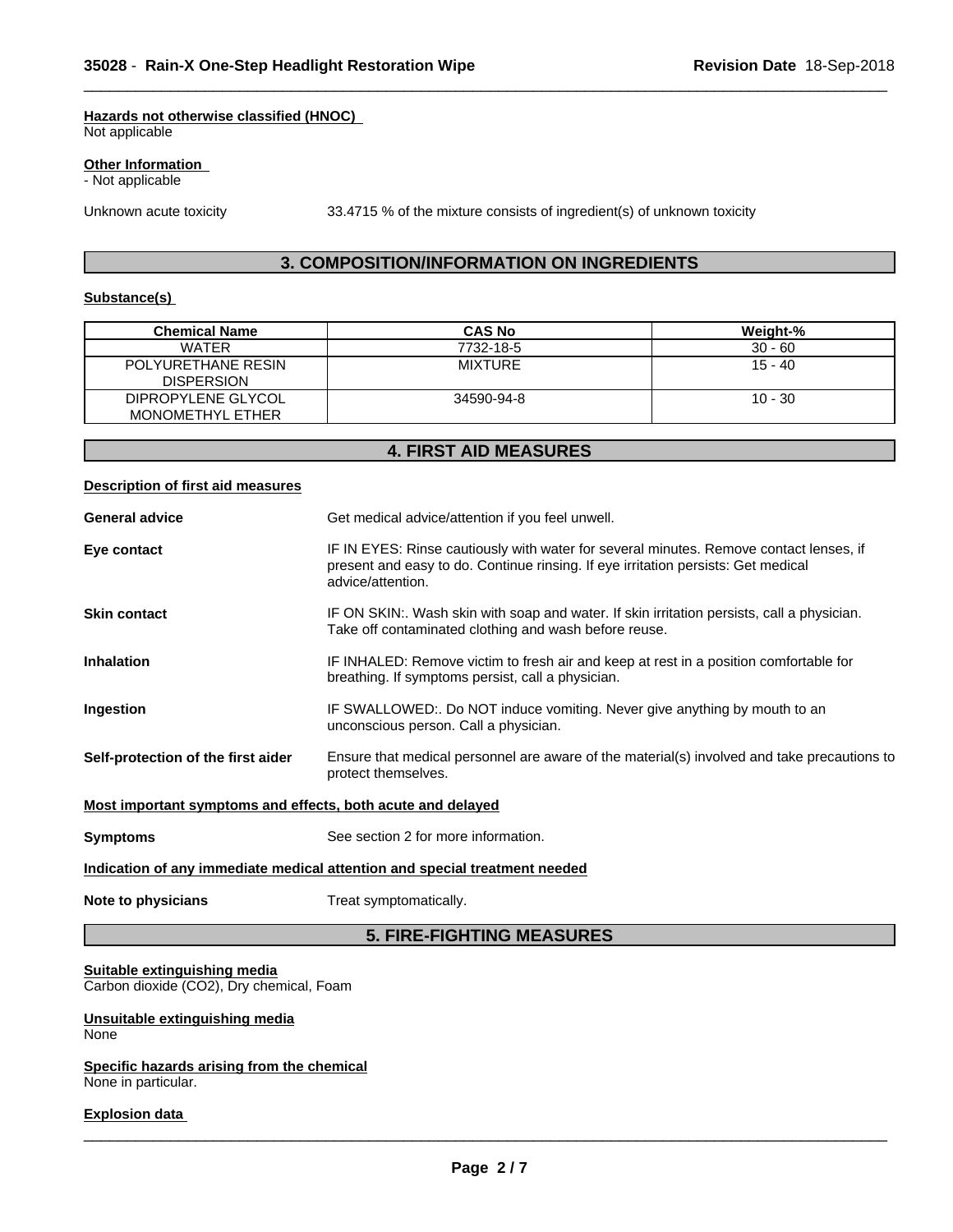| <b>Sensitivity to Mechanical Impact</b> | None. |
|-----------------------------------------|-------|
| Sensitivity to Static Discharge         | None. |

#### **Protective equipment and precautions for firefighters**

As in any fire, wear self-contained breathing apparatus pressure-demand, MSHA/NIOSH (approved or equivalent) and full protective gear.

# **6. ACCIDENTAL RELEASE MEASURES**

 $\overline{\phantom{a}}$  ,  $\overline{\phantom{a}}$  ,  $\overline{\phantom{a}}$  ,  $\overline{\phantom{a}}$  ,  $\overline{\phantom{a}}$  ,  $\overline{\phantom{a}}$  ,  $\overline{\phantom{a}}$  ,  $\overline{\phantom{a}}$  ,  $\overline{\phantom{a}}$  ,  $\overline{\phantom{a}}$  ,  $\overline{\phantom{a}}$  ,  $\overline{\phantom{a}}$  ,  $\overline{\phantom{a}}$  ,  $\overline{\phantom{a}}$  ,  $\overline{\phantom{a}}$  ,  $\overline{\phantom{a}}$ 

|                                                              | <u>Personal precautions, protective equipment and emergency procedures</u>                                                                                                                                                                                                       |  |
|--------------------------------------------------------------|----------------------------------------------------------------------------------------------------------------------------------------------------------------------------------------------------------------------------------------------------------------------------------|--|
| <b>Personal precautions</b>                                  | Ensure adequate ventilation, especially in confined areas. Avoid contact with eyes and skin.<br>Use personal protective equipment as required.                                                                                                                                   |  |
| <b>Environmental precautions</b>                             |                                                                                                                                                                                                                                                                                  |  |
| <b>Environmental precautions</b>                             | See section 12 for additional ecological information.                                                                                                                                                                                                                            |  |
| Methods and material for containment and cleaning up         |                                                                                                                                                                                                                                                                                  |  |
| <b>Methods for containment</b>                               | Prevent further leakage or spillage if safe to do so.                                                                                                                                                                                                                            |  |
| Methods for cleaning up                                      | Ensure adequate ventilation. Soak up with inert absorbent material. Sweep up and shovel<br>into suitable containers for disposal.                                                                                                                                                |  |
| Prevention of secondary hazards                              | Clean contaminated objects and areas thoroughly observing environmental regulations.                                                                                                                                                                                             |  |
|                                                              | 7. HANDLING AND STORAGE                                                                                                                                                                                                                                                          |  |
| <b>Precautions for safe handling</b>                         |                                                                                                                                                                                                                                                                                  |  |
| Advice on safe handling                                      | Handle in accordance with good industrial hygiene and safety practice. Avoid breathing<br>vapors or mists. Avoid contact with skin, eyes or clothing. Wash thoroughly after handling.<br>Wash contaminated clothing before reuse. Use personal protective equipment as required. |  |
| Conditions for safe storage, including any incompatibilities |                                                                                                                                                                                                                                                                                  |  |
| <b>Storage Conditions</b>                                    | Keep containers tightly closed in a dry, cool and well-ventilated place. Keep out of the reach<br>of children.                                                                                                                                                                   |  |
| Incompatible materials                                       | Strong oxidizing agents                                                                                                                                                                                                                                                          |  |
|                                                              |                                                                                                                                                                                                                                                                                  |  |

# **8. EXPOSURE CONTROLS/PERSONAL PROTECTION**

#### **Control parameters**

#### **Exposure Guidelines** .

| <b>Chemical Name</b>    | <b>ACGIH TLV</b> | <b>OSHA PEL</b>                      | <b>NIOSH IDLH</b>           |
|-------------------------|------------------|--------------------------------------|-----------------------------|
| DIPROPYLENE GLYCOL      | STEL: 150 ppm    | TWA: 100 ppm                         | IDLH: 600 ppm               |
| <b>MONOMETHYL ETHER</b> | TWA: 100 ppm     | TWA: 600 mg/m <sup>3</sup>           | TWA: 100 ppm                |
| 34590-94-8              | C*               | (vacated) TWA: 100 ppm               | TWA: 600 mg/m <sup>3</sup>  |
|                         |                  | (vacated) TWA: $600 \text{ mg/m}^3$  | STEL: 150 ppm               |
|                         |                  | (vacated) STEL: 150 ppm              | STEL: 900 mg/m <sup>3</sup> |
|                         |                  | (vacated) STEL: $900 \text{ mg/m}^3$ |                             |
|                         |                  | (vacated) S*                         |                             |
|                         |                  |                                      |                             |

*NIOSH IDLH Immediately Dangerous to Life or Health*

**Other Information** Vacated limits revoked by the Court of Appeals decision in AFL-CIO v.OSHA, 965 F.2d 962 (11th Cir., 1992).

 $\overline{\phantom{a}}$  ,  $\overline{\phantom{a}}$  ,  $\overline{\phantom{a}}$  ,  $\overline{\phantom{a}}$  ,  $\overline{\phantom{a}}$  ,  $\overline{\phantom{a}}$  ,  $\overline{\phantom{a}}$  ,  $\overline{\phantom{a}}$  ,  $\overline{\phantom{a}}$  ,  $\overline{\phantom{a}}$  ,  $\overline{\phantom{a}}$  ,  $\overline{\phantom{a}}$  ,  $\overline{\phantom{a}}$  ,  $\overline{\phantom{a}}$  ,  $\overline{\phantom{a}}$  ,  $\overline{\phantom{a}}$ 

#### **Appropriate engineering controls**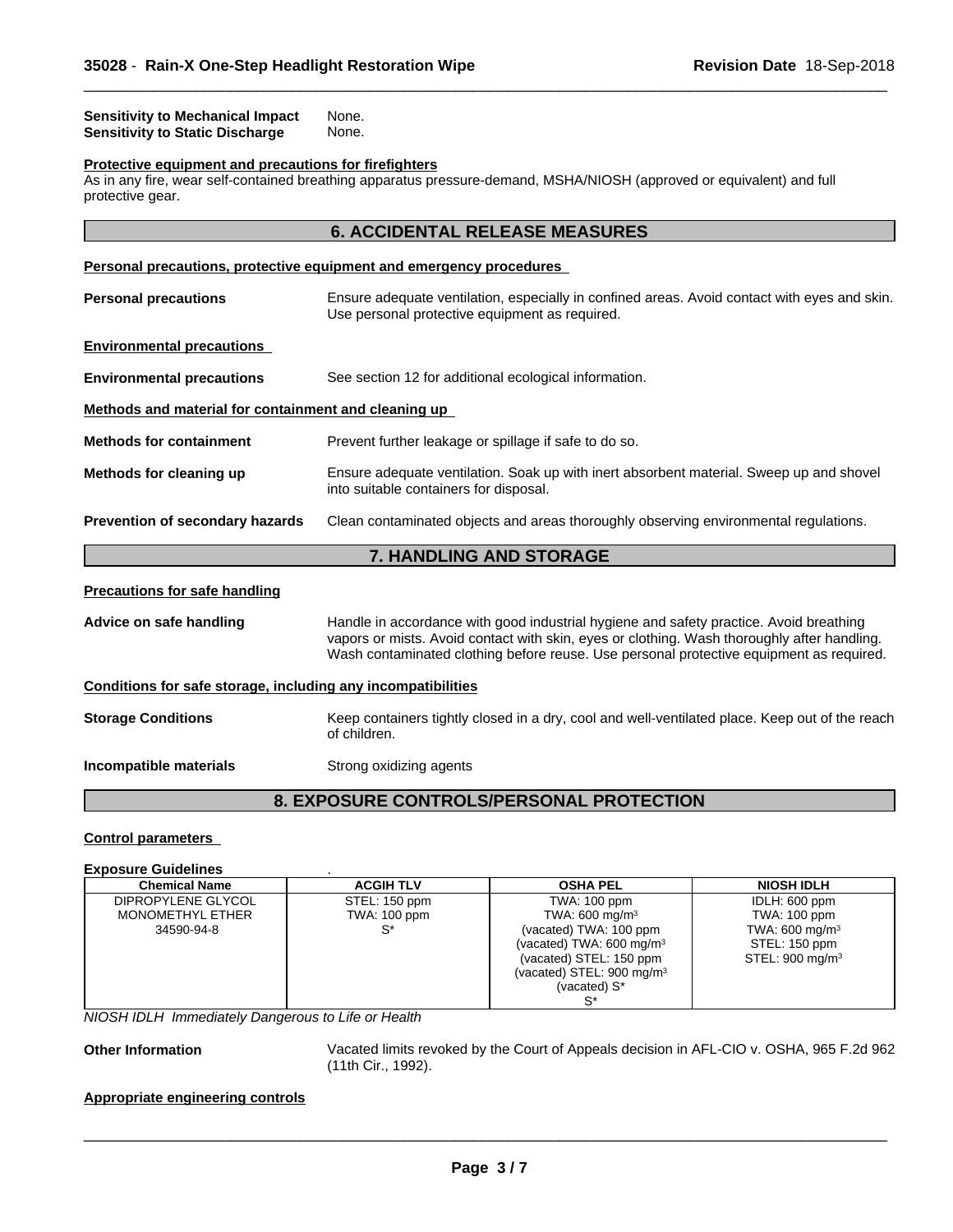| <b>Engineering Controls</b>           | <b>Showers</b><br>Eyewash stations<br>Ventilation systems                                                                                       |
|---------------------------------------|-------------------------------------------------------------------------------------------------------------------------------------------------|
|                                       | Individual protection measures, such as personal protective equipment                                                                           |
| Eye/face protection                   | Wear safety glasses with side shields (or goggles).                                                                                             |
| Skin and body protection              | Wear protective natural rubber, nitrile rubber, Neoprene™ or PVC gloves.                                                                        |
| <b>Respiratory protection</b>         | Use NIOSH-approved air-purifying respirator with organic vapor cartridge or canister, as<br>appropriate.                                        |
| <b>General Hygiene Considerations</b> | Handle in accordance with good industrial hygiene and safety practice. Regular cleaning of<br>equipment, work area and clothing is recommended. |

 $\overline{\phantom{a}}$  ,  $\overline{\phantom{a}}$  ,  $\overline{\phantom{a}}$  ,  $\overline{\phantom{a}}$  ,  $\overline{\phantom{a}}$  ,  $\overline{\phantom{a}}$  ,  $\overline{\phantom{a}}$  ,  $\overline{\phantom{a}}$  ,  $\overline{\phantom{a}}$  ,  $\overline{\phantom{a}}$  ,  $\overline{\phantom{a}}$  ,  $\overline{\phantom{a}}$  ,  $\overline{\phantom{a}}$  ,  $\overline{\phantom{a}}$  ,  $\overline{\phantom{a}}$  ,  $\overline{\phantom{a}}$ 

# **9. PHYSICAL AND CHEMICAL PROPERTIES**

#### **Information on basic physical and chemical properties**

| <b>Physical state</b>                                                                                         | Pre-Moistened Towelette (no free liquids)                                                                  |                  |
|---------------------------------------------------------------------------------------------------------------|------------------------------------------------------------------------------------------------------------|------------------|
| Appearance                                                                                                    | Milky white                                                                                                |                  |
| Odor                                                                                                          | Mild                                                                                                       |                  |
| <b>Odor threshold</b>                                                                                         | No information available                                                                                   |                  |
|                                                                                                               |                                                                                                            |                  |
| <b>Property</b>                                                                                               | Values                                                                                                     | Remarks • Method |
| рH                                                                                                            | 7.5                                                                                                        |                  |
| Melting point / freezing point                                                                                | $<$ 32 °C                                                                                                  |                  |
| Boiling point / boiling range                                                                                 | >100 °C / >212 °F (Liquid)                                                                                 |                  |
| <b>Flash point</b>                                                                                            | >99 °C / >210 °F (Liquid)                                                                                  |                  |
| <b>Evaporation rate</b>                                                                                       | No information available                                                                                   |                  |
| Flammability (solid, gas)                                                                                     | No information available                                                                                   |                  |
| <b>Flammability Limit in Air</b>                                                                              |                                                                                                            |                  |
| <b>Upper flammability limit:</b>                                                                              | No information available                                                                                   |                  |
| Lower flammability limit:                                                                                     | No information available                                                                                   |                  |
| Vapor pressure                                                                                                | No information available                                                                                   |                  |
| Vapor density                                                                                                 | No information available                                                                                   |                  |
| <b>Relative density</b>                                                                                       | No information available                                                                                   |                  |
| <b>Water solubility</b>                                                                                       | Completely soluble                                                                                         |                  |
| Solubility in other solvents                                                                                  | No information available                                                                                   |                  |
| <b>Partition coefficient</b>                                                                                  | No information available                                                                                   |                  |
| <b>Autoignition temperature</b>                                                                               | No information available                                                                                   |                  |
| <b>Decomposition temperature</b>                                                                              | No information available                                                                                   |                  |
| <b>Kinematic viscosity</b>                                                                                    | No information available                                                                                   |                  |
| <b>Dynamic viscosity</b>                                                                                      | No information available                                                                                   |                  |
| <b>Explosive properties</b>                                                                                   | No information available                                                                                   |                  |
| <b>Oxidizing properties</b>                                                                                   | No information available                                                                                   |                  |
| <b>Other Information</b>                                                                                      |                                                                                                            |                  |
| Softening point<br><b>Molecular weight</b><br><b>VOC Content (%)</b><br><b>Density</b><br><b>Bulk density</b> | No information available<br>No information available<br>24.3635<br>8.68 @ 77°F<br>No information available |                  |
|                                                                                                               |                                                                                                            |                  |

# **10. STABILITY AND REACTIVITY**

**Reactivity** Stable under normal use

#### **Chemical stability**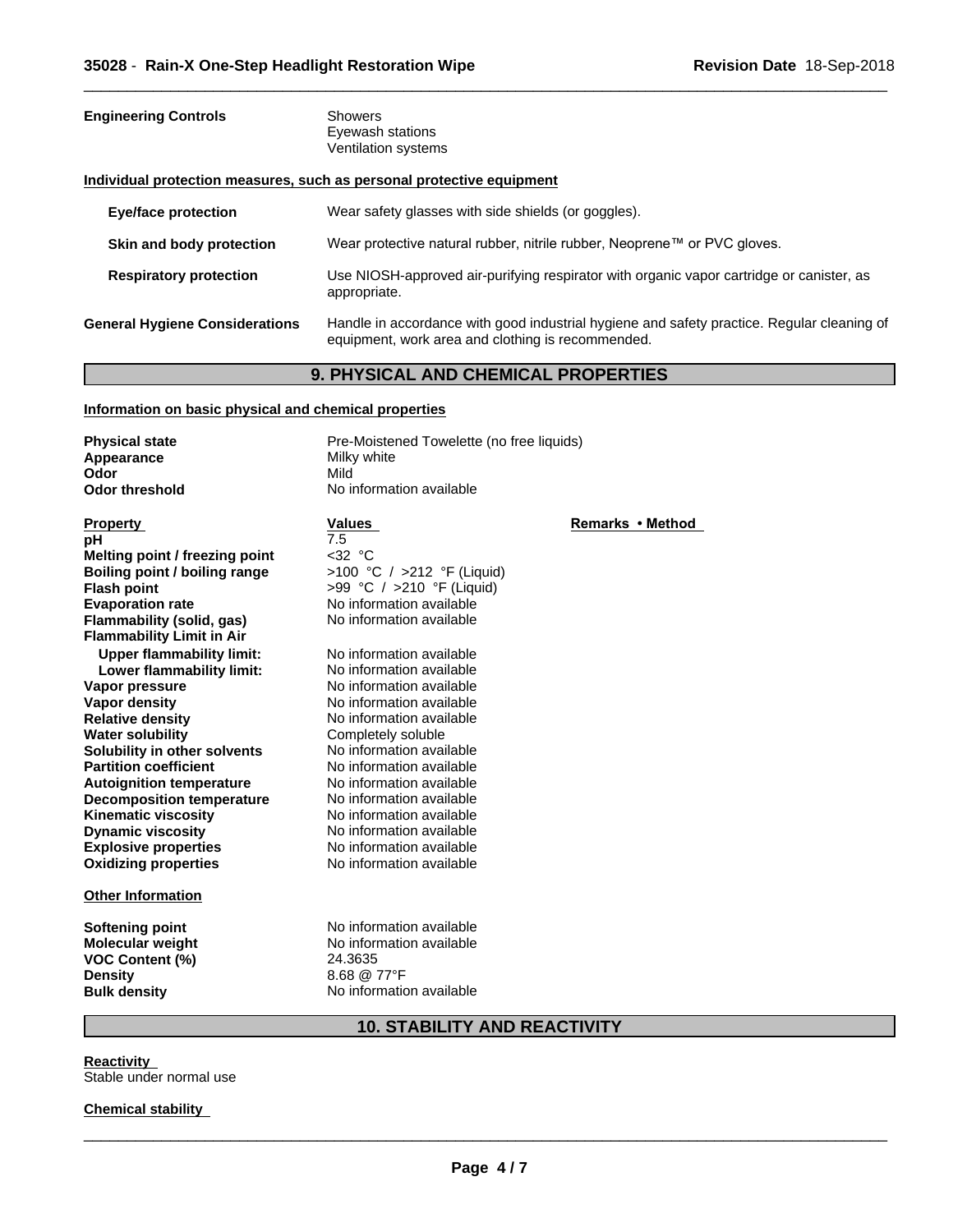Stable under recommended storage conditions

#### **Possibility of Hazardous Reactions**

None under normal processing.

#### **Conditions to avoid**

No information available.

#### **Incompatible materials**

Strong oxidizing agents

#### **Hazardous Decomposition Products**

Carbon oxides

## **11. TOXICOLOGICAL INFORMATION**

 $\overline{\phantom{a}}$  ,  $\overline{\phantom{a}}$  ,  $\overline{\phantom{a}}$  ,  $\overline{\phantom{a}}$  ,  $\overline{\phantom{a}}$  ,  $\overline{\phantom{a}}$  ,  $\overline{\phantom{a}}$  ,  $\overline{\phantom{a}}$  ,  $\overline{\phantom{a}}$  ,  $\overline{\phantom{a}}$  ,  $\overline{\phantom{a}}$  ,  $\overline{\phantom{a}}$  ,  $\overline{\phantom{a}}$  ,  $\overline{\phantom{a}}$  ,  $\overline{\phantom{a}}$  ,  $\overline{\phantom{a}}$ 

#### **Information on likely routes of exposure**

| <b>Inhalation</b>   | May cause irritation of respiratory tract.                                         |
|---------------------|------------------------------------------------------------------------------------|
| Eye contact         | Contact with eyes may cause irritation. May cause redness and tearing of the eyes. |
| <b>Skin contact</b> | May cause skin irritation and/or dermatitis.                                       |
| Ingestion           | Ingestion may cause irritation to mucous membranes.                                |

| <b>Chemical Name</b>    | Oral LD50               | Dermal LD50                 | <b>Inhalation LC50</b> |
|-------------------------|-------------------------|-----------------------------|------------------------|
| <b>WATER</b>            | $> 90$ mL/kg (Rat)      |                             |                        |
| 17732-18-5              |                         |                             |                        |
| DIPROPYLENE GLYCOL      | $= 5400 \mu L/kg$ (Rat) | Rabbit)<br>$= 9500$ mg/kg ( |                        |
| <b>MONOMETHYL ETHER</b> |                         |                             |                        |
| 34590-94-8              |                         |                             |                        |

#### **Information on toxicological effects**

**Symptoms** No information available.

#### **Delayed and immediate effects as well as chronic effects from short and long-term exposure**

| <b>Sensitization</b>        | No information available.                         |
|-----------------------------|---------------------------------------------------|
| Germ cell mutagenicity      | No information available.                         |
| <b>Carcinogenicity</b>      | No information available.                         |
| <b>Target Organ Effects</b> | Central nervous system, Eyes, Respiratory system. |

#### **The following values are calculated based on chapter 3.1 of the GHS document** .

**ATEmix (oral)** 14388 mg/kg **ATEmix** (dermal)

#### **12. ECOLOGICAL INFORMATION**

#### **Ecotoxicity**

33.4715 % of the mixture consists of component(s) of unknown hazards to the aquatic environment

#### **Persistence and degradability**

No information available.

#### **Bioaccumulation**

No information available.

#### **Mobility**

Disperses in water.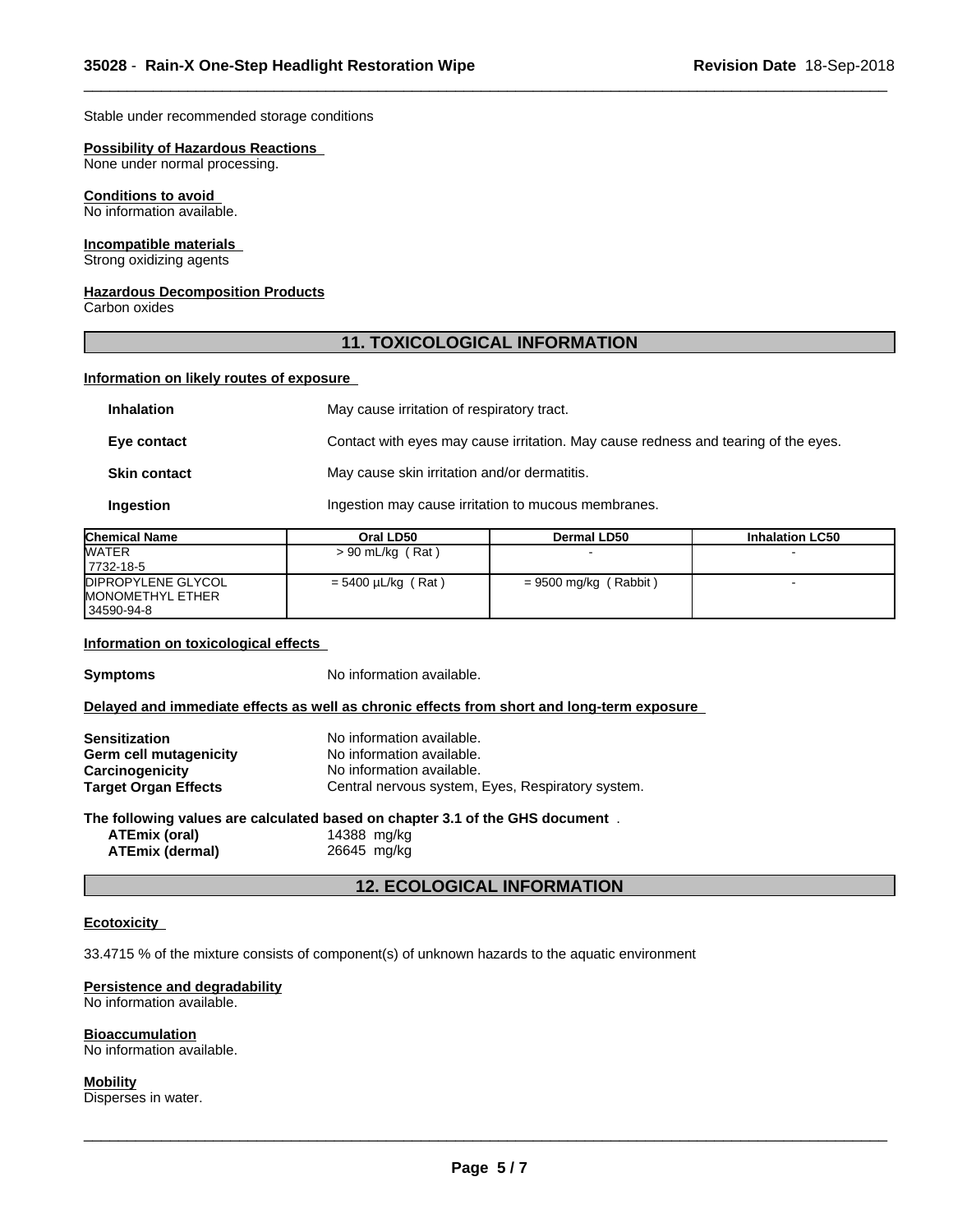| <b>Chemical Name</b>                | <b>Partition coefficient</b> |
|-------------------------------------|------------------------------|
| DIPROPYLENE GLYCOL MONOMETHYL ETHER | $-0.064$                     |
| 34590-94-8                          |                              |

 $\overline{\phantom{a}}$  ,  $\overline{\phantom{a}}$  ,  $\overline{\phantom{a}}$  ,  $\overline{\phantom{a}}$  ,  $\overline{\phantom{a}}$  ,  $\overline{\phantom{a}}$  ,  $\overline{\phantom{a}}$  ,  $\overline{\phantom{a}}$  ,  $\overline{\phantom{a}}$  ,  $\overline{\phantom{a}}$  ,  $\overline{\phantom{a}}$  ,  $\overline{\phantom{a}}$  ,  $\overline{\phantom{a}}$  ,  $\overline{\phantom{a}}$  ,  $\overline{\phantom{a}}$  ,  $\overline{\phantom{a}}$ 

# **Other adverse effects**

No information available

### **13. DISPOSAL CONSIDERATIONS**

#### **Waste treatment methods**

| <b>Disposal of wastes</b>  | Disposal should be in accordance with applicable regional, national and local laws and<br>regulations. |
|----------------------------|--------------------------------------------------------------------------------------------------------|
| Contaminated packaging     | Do not reuse container.                                                                                |
| <b>US EPA Waste Number</b> | No information available, U404                                                                         |

# **14. TRANSPORT INFORMATION**

| DOT<br>Proper shipping name:         | Not regulated |
|--------------------------------------|---------------|
| IATA<br>Proper shipping name:        | Not regulated |
| <b>IMDG</b><br>Proper shipping name: | Not regulated |

### **15. REGULATORY INFORMATION**

| <b>International Inventories</b> |                 |
|----------------------------------|-----------------|
| <b>TSCA</b>                      | Complies        |
| <b>DSL/NDSL</b>                  | Complies        |
| <b>EINECS/ELINCS</b>             | Complies        |
| <b>ENCS</b>                      | Does not comply |
| <b>IECSC</b>                     | Complies        |
| <b>KECL</b>                      | Complies        |
| <b>PICCS</b>                     | Complies        |
| <b>AICS</b>                      | Complies        |

#### **Legend:**

**TSCA** - United States Toxic Substances Control Act Section 8(b) Inventory **DSL/NDSL** - Canadian Domestic Substances List/Non-Domestic Substances List **EINECS/ELINCS** - European Inventory of Existing Chemical Substances/European List of Notified Chemical Substances **ENCS** - Japan Existing and New Chemical Substances **IECSC** - China Inventory of Existing Chemical Substances **KECL** - Korean Existing and Evaluated Chemical Substances **PICCS** - Philippines Inventory of Chemicals and Chemical Substances **AICS** - Australian Inventory of Chemical Substances

#### **US Federal Regulations**

#### **SARA 313**

Section 313 of Title III of the Superfund Amendments and Reauthorization Act of 1986 (SARA). This product contains a chemical or chemicals which are subject to the reporting requirements of the Act and Title 40 of the Code of Federal Regulations, Part 372

| <b>Chemical</b><br>- - -<br>l Name | $- -$<br>$\sim$<br>SAR.<br>- - -<br>- -<br>` Values %<br>-----<br>⊥nresholu<br>. |  |
|------------------------------------|----------------------------------------------------------------------------------|--|
|                                    |                                                                                  |  |
|                                    |                                                                                  |  |